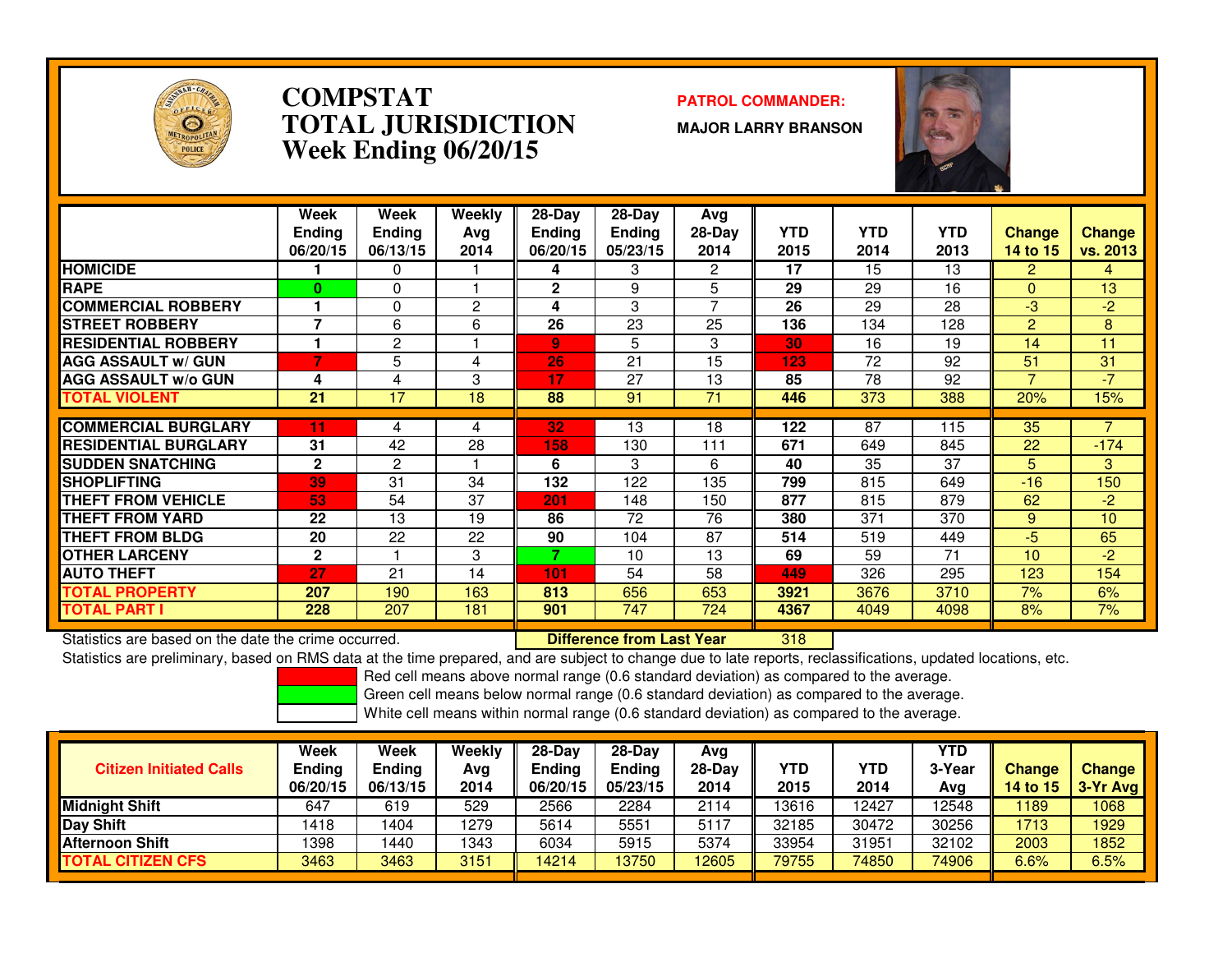

# **COMPSTAT PRECINCT COMMANDER: WEST CHATHAM PRECINCTWeek Ending 06/20/15**

**CAPT. CARL RAMEY**

<sup>60</sup>



|                             | Week<br><b>Ending</b> | Week<br><b>Ending</b> | Weekly<br>Avg  | 28-Day<br><b>Ending</b> | 28-Day<br><b>Ending</b> | Avg<br>28-Day | <b>YTD</b>     | <b>YTD</b>     | YTD            | <b>Change</b>  | <b>Change</b>   |
|-----------------------------|-----------------------|-----------------------|----------------|-------------------------|-------------------------|---------------|----------------|----------------|----------------|----------------|-----------------|
|                             | 06/20/15              | 06/13/15              | 2014           | 06/20/15                | 05/23/15                | 2014          | 2015           | 2014           | 2013           | 14 to 15       | vs. 2013        |
| <b>HOMICIDE</b>             | 0                     | 0                     | 0              | 0                       | 0                       | 0             | 0              | 0              |                | 0              | -1              |
| <b>RAPE</b>                 | 0                     | $\Omega$              | $\Omega$       |                         | 4                       |               | 8              | 6              | 4              | $\overline{2}$ | $\overline{4}$  |
| <b>COMMERCIAL ROBBERY</b>   | $\mathbf{0}$          | 0                     | $\Omega$       | $\mathbf{2}$            |                         |               | $\overline{7}$ | 4              | 4              | 3              | 3               |
| <b>ISTREET ROBBERY</b>      |                       | 3                     |                | 5                       | 0                       | 3             | 11             | 10             | 14             |                | -3              |
| <b>RESIDENTIAL ROBBERY</b>  | 0                     | 0                     | $\Omega$       |                         | 2                       |               | 5              | 7              | 4              | $-2$           |                 |
| <b>AGG ASSAULT w/ GUN</b>   | 0                     | $\Omega$              | $\Omega$       | $\mathbf{2}$            |                         |               | 12             | 6              | 10             | 6              | $\overline{2}$  |
| <b>AGG ASSAULT w/o GUN</b>  |                       | $\Omega$              | $\Omega$       | 3                       | 6                       | 2             | 19             | 11             | 15             | 8              | $\overline{4}$  |
| <b>TOTAL VIOLENT</b>        | $\overline{2}$        | 3                     | $\overline{2}$ | 14                      | 14                      | 9             | 62             | 44             | 52             | 41%            | 19%             |
| <b>COMMERCIAL BURGLARY</b>  | 3                     |                       |                | 8                       |                         | 4             | 34             | 16             | 13             | 18             | 21              |
| <b>RESIDENTIAL BURGLARY</b> | $\bf{0}$              | 10                    | 5              | 29                      | 22                      | 21            | 128            | 114            | 136            | 14             | -8              |
| <b>SUDDEN SNATCHING</b>     | $\mathbf{0}$          |                       | $\Omega$       | $\overline{2}$          | 0                       |               | 4              | $\overline{2}$ | $\Omega$       | $\overline{2}$ | $\overline{4}$  |
| <b>SHOPLIFTING</b>          | 5                     | 3                     | 5              | 17                      | 15                      | 19            | 101            | 118            | 72             | $-17$          | 29              |
| <b>THEFT FROM VEHICLE</b>   | $\overline{2}$        | 10                    | 6              | 24                      | 18                      | 26            | 134            | 145            | 112            | $-11$          | 22              |
| <b>THEFT FROM YARD</b>      | 8                     | 2                     | 3              | 14                      | 14                      | 12            | 69             | 64             | 48             | 5              | 21              |
| <b>THEFT FROM BLDG</b>      | 6                     | 5                     | 3              | 24                      | 19                      | 13            | 98             | 97             | 61             |                | $\overline{37}$ |
| <b>OTHER LARCENY</b>        | $\bf{0}$              | $\Omega$              |                | 0                       |                         | 3             | 15             | 14             | $\overline{7}$ |                | 8               |
| <b>AUTO THEFT</b>           | 7                     | $\mathbf{2}$          | 3              | 15                      | 12                      | 12            | 88             | 59             | 42             | 29             | 46              |
| <b>TOTAL PROPERTY</b>       | 31                    | 34                    | 28             | 133                     | 102                     | 111           | 671            | 629            | 491            | 7%             | 37%             |
| <b>TOTAL PART I</b>         | 33                    | 37                    | 30             | 147                     | 116                     | 121           | 733            | 673            | 543            | 9%             | 35%             |

Statistics are based on the date the crime occurred. **Difference from Last Year** 

Statistics are preliminary, based on RMS data at the time prepared, and are subject to change due to late reports, reclassifications, updated locations, etc.

Red cell means above normal range (0.6 standard deviation) as compared to the average.

Green cell means below normal range (0.6 standard deviation) as compared to the average.

| <b>Citizen Initiated Calls</b> | Week<br><b>Ending</b> | <b>Week</b><br><b>Ending</b> | Weekly<br>Avg | $28-Day$<br><b>Ending</b> | $28-Day$<br><b>Ending</b> | Avg<br>$28-Day$ | YTD   | <b>YTD</b> | YTD<br>3-Year | <b>Change</b>   | <b>Change</b> |
|--------------------------------|-----------------------|------------------------------|---------------|---------------------------|---------------------------|-----------------|-------|------------|---------------|-----------------|---------------|
|                                | 06/20/15              | 06/13/15                     | 2014          | 06/20/15                  | 05/23/15                  | 2014            | 2015  | 2014       | Avg           | <b>14 to 15</b> | 3-Yr Avg      |
| <b>Midnight Shift</b>          | 131                   | 122                          | 107           | 483                       | 443                       | 429             | 2657  | 2489       | 2465          | 168             | 192           |
| <b>Day Shift</b>               | 277                   | 316                          | 264           | 1165                      | 193                       | 1055            | 6780  | 6241       | 6247          | 539             | 533           |
| <b>Afternoon Shift</b>         | 314                   | 317                          | 279           | 1336                      | '234                      | 1115            | 7086  | 6728       | 6664          | 358             | 422           |
| <b>TOTAL CITIZEN CFS</b>       | 722                   | 722                          | 650           | 2984                      | 2870                      | 2599            | 16523 | 5458       | 15376         | 6.9%            | 7.5%          |
|                                |                       |                              |               |                           |                           |                 |       |            |               |                 |               |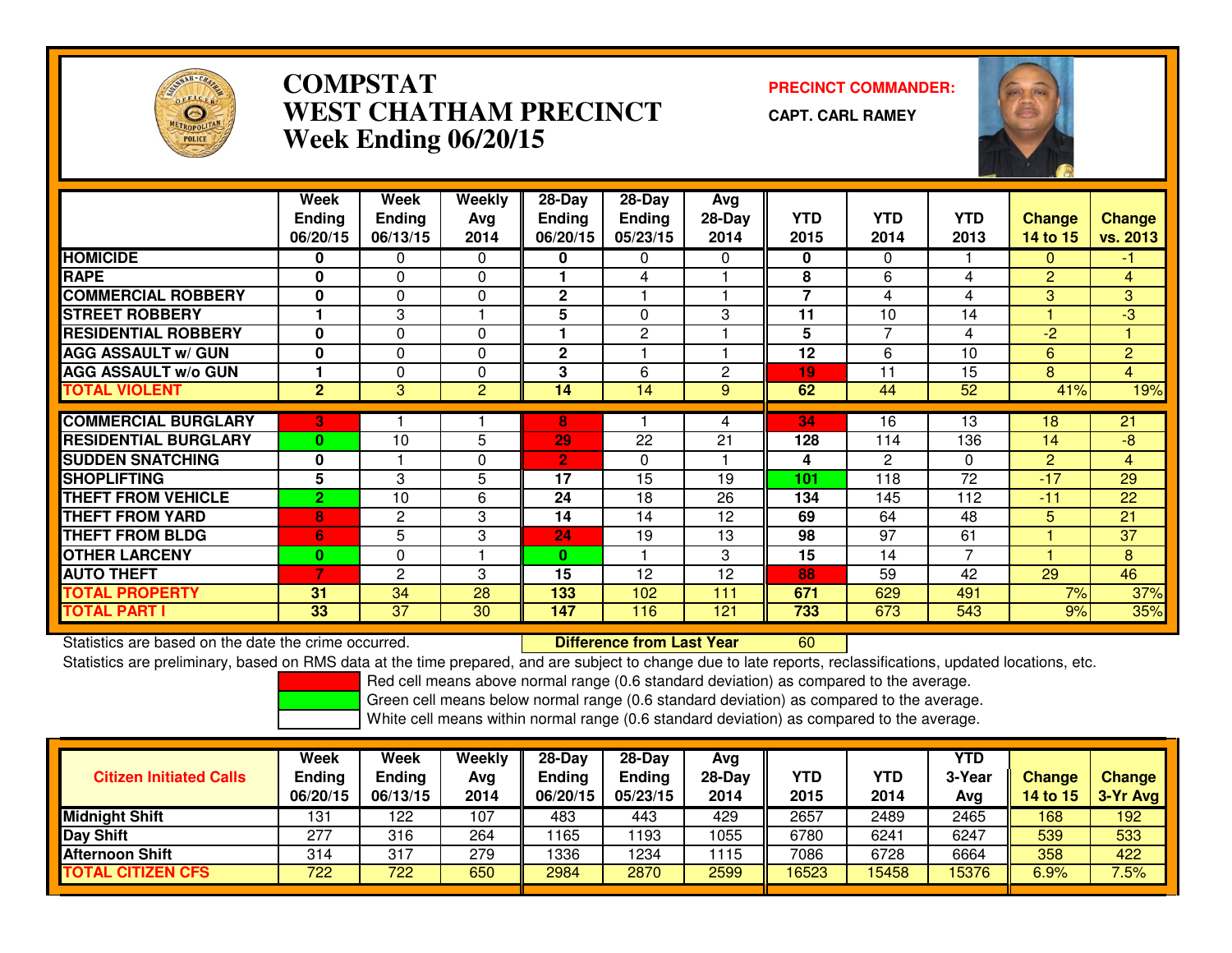

# **COMPSTAT PRECINCT COMMANDER: DOWNTOWN PRECINCTWeek Ending 06/20/15**

**CAPT. Ben Herron**

-12



|                             | Week<br><b>Ending</b><br>06/20/15 | Week<br><b>Ending</b><br>06/13/15 | Weekly<br>Avg<br>2014 | $28-Day$<br><b>Ending</b><br>06/20/15 | $28$ -Day<br><b>Ending</b><br>05/23/15 | Avg<br>$28-Day$<br>2014 | <b>YTD</b><br>2015 | <b>YTD</b><br>2014 | <b>YTD</b><br>2013 | <b>Change</b><br><b>14 to 15</b> | Change<br>vs. 2013 |
|-----------------------------|-----------------------------------|-----------------------------------|-----------------------|---------------------------------------|----------------------------------------|-------------------------|--------------------|--------------------|--------------------|----------------------------------|--------------------|
| <b>HOMICIDE</b>             | 0                                 | 0                                 | $\Omega$              | 0                                     | 2                                      |                         | $\mathbf{2}$       | 2                  | 5                  | $\Omega$                         | $-3$               |
| <b>RAPE</b>                 | $\bf{0}$                          | $\Omega$                          | $\Omega$              | 0                                     |                                        |                         | 7                  | 4                  | 4                  | 3                                | 3                  |
| <b>COMMERCIAL ROBBERY</b>   | $\bf{0}$                          | $\Omega$                          | 0                     | 0                                     | $\Omega$                               |                         | 3                  | 4                  | 3                  | -1                               | $\mathbf{0}$       |
| <b>STREET ROBBERY</b>       | 4                                 |                                   | $\mathbf{2}$          | 9                                     | 9                                      | 7                       | 45                 | 29                 | 51                 | 16                               | $-6$               |
| <b>RESIDENTIAL ROBBERY</b>  | $\bf{0}$                          |                                   | $\Omega$              | $\overline{2}$                        | $\mathbf{2}$                           | 0                       | 6                  | 0                  | 4                  | 6                                | $\overline{2}$     |
| <b>AGG ASSAULT w/ GUN</b>   | $\bf{0}$                          | $\Omega$                          |                       |                                       | 5                                      | 3                       | 20                 | 13                 | 23                 | $\overline{ }$                   | $-3$               |
| <b>AGG ASSAULT w/o GUN</b>  | $\bf{0}$                          | 0                                 |                       | 3                                     | 6                                      | 3                       | 15                 | 21                 | 21                 | $-6$                             | -6                 |
| <b>TOTAL VIOLENT</b>        | 4                                 | $\overline{2}$                    | 4                     | 15                                    | $\overline{25}$                        | 16                      | 98                 | $\overline{73}$    | 111                | 34%                              | $-12%$             |
|                             |                                   |                                   |                       |                                       |                                        |                         |                    |                    |                    |                                  |                    |
| <b>COMMERCIAL BURGLARY</b>  | 0                                 | 0                                 |                       |                                       | $\overline{c}$                         | 3                       | 10                 | 17                 | 11                 | $-7$                             | -1                 |
| <b>RESIDENTIAL BURGLARY</b> |                                   | 5                                 | 3                     | 16                                    | 9                                      | 11                      | 59                 | 53                 | 88                 | 6                                | $-29$              |
| <b>SUDDEN SNATCHING</b>     | $\bf{0}$                          |                                   |                       |                                       |                                        | $\mathbf{2}$            | 18                 | 11                 | 19                 | $\overline{ }$                   | $-1$               |
| <b>SHOPLIFTING</b>          | 7                                 | 3                                 | 4                     | 14                                    | 19                                     | 18                      | 103                | 111                | 76                 | $-8$                             | 27                 |
| <b>THEFT FROM VEHICLE</b>   | 5.                                | 12                                | 9                     | 29                                    | 36                                     | 36                      | 172                | 211                | 173                | $-39$                            | $-1$               |
| <b>THEFT FROM YARD</b>      | $\overline{2}$                    | 3                                 | 5                     | 18                                    | 12                                     | 21                      | 87                 | 102                | 117                | $-15$                            | $-30$              |
| <b>THEFT FROM BLDG</b>      | $\overline{2}$                    | 8                                 | 5                     | 16                                    | 19                                     | 21                      | 108                | 121                | 84                 | $-13$                            | 24                 |
| <b>OTHER LARCENY</b>        |                                   | $\Omega$                          |                       | $\mathbf{2}$                          | 4                                      | $\mathbf{2}$            | 10                 | 8                  | 20                 | $\overline{2}$                   | $-10$              |
| <b>AUTO THEFT</b>           | 6                                 | 6                                 | 3                     | 25                                    | 12                                     | 11                      | 85                 | 55                 | 51                 | 30                               | 34                 |
| <b>TOTAL PROPERTY</b>       | 24                                | 38                                | 31                    | 122                                   | 114                                    | 125                     | 652                | 689                | 639                | $-5%$                            | 2%                 |
| <b>TOTAL PART I</b>         | 28                                | 40                                | 35                    | 137                                   | 139                                    | 141                     | 750                | 762                | 750                | $-2%$                            | 0%                 |

Statistics are based on the date the crime occurred. **Difference from Last Year** 

Statistics are preliminary, based on RMS data at the time prepared, and are subject to change due to late reports, reclassifications, updated locations, etc.

Red cell means above normal range (0.6 standard deviation) as compared to the average.

Green cell means below normal range (0.6 standard deviation) as compared to the average.

| <b>Citizen Initiated Calls</b> | Week<br><b>Ending</b><br>06/20/15 | Week<br><b>Ending</b><br>06/13/15 | Weekly<br>Avg<br>2014 | $28-Dav$<br><b>Ending</b><br>06/20/15 | $28-Dav$<br><b>Ending</b><br>05/23/15 | Avg<br>$28-Day$<br>2014 | YTD<br>2015 | YTD<br>2014 | <b>YTD</b><br>3-Year<br>Avg | <b>Change</b><br>14 to 15 | <b>Change</b><br>$3-Yr$ Avg |
|--------------------------------|-----------------------------------|-----------------------------------|-----------------------|---------------------------------------|---------------------------------------|-------------------------|-------------|-------------|-----------------------------|---------------------------|-----------------------------|
| <b>Midnight Shift</b>          | 147                               | 117                               | 114                   | 534                                   | 479                                   | 457                     | 2869        | 2781        | 2764                        | 88                        | 105                         |
| Day Shift                      | 245                               | 275                               | 223                   | 1008                                  | 954                                   | 891                     | 5737        | 5257        | 5341                        | 480                       | 396                         |
| <b>Afternoon Shift</b>         | 277                               | 244                               | 244                   | 1080                                  | 1066                                  | 976                     | 6177        | 5789        | 5822                        | 388                       | 355                         |
| <b>TOTAL CITIZEN CFS</b>       | 669                               | 636                               | 581                   | 2622                                  | 2499                                  | 2324                    | 14783       | 3827        | 13928                       | 6.9%                      | 6.1%                        |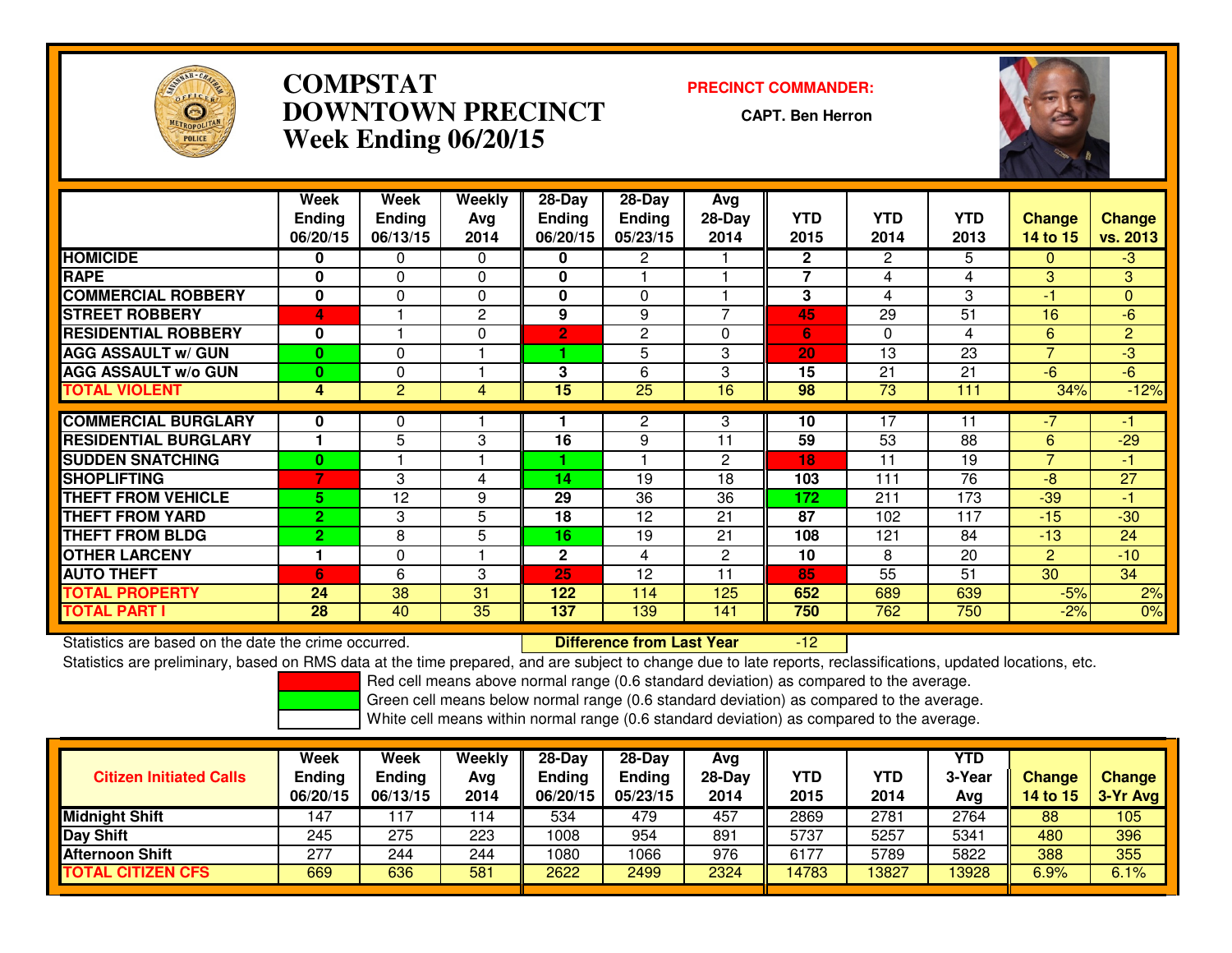

# **COMPSTATCENTRAL PRECINCT Week Ending 06/20/15**

**PRECINCT COMMANDER:**



|                             | Week<br><b>Ending</b><br>06/20/15 | Week<br><b>Endina</b><br>06/13/15 | Weekly<br>Avg<br>2014 | $28$ -Day<br><b>Ending</b><br>06/20/15 | $28-Day$<br><b>Ending</b><br>05/23/15 | Avg<br>$28-Day$<br>2014 | <b>YTD</b><br>2015 | <b>YTD</b><br>2014 | <b>YTD</b><br>2013 | <b>Change</b><br>14 to 15 | <b>Change</b><br>vs. 2013 |
|-----------------------------|-----------------------------------|-----------------------------------|-----------------------|----------------------------------------|---------------------------------------|-------------------------|--------------------|--------------------|--------------------|---------------------------|---------------------------|
| <b>HOMICIDE</b>             |                                   | 0                                 | $\Omega$              | $\mathbf{2}$                           |                                       |                         | 8                  | 9                  | 3                  | -1.                       | 5.                        |
| <b>RAPE</b>                 | 0                                 | 0                                 | $\mathbf{0}$          | 0                                      |                                       |                         | 5                  | 9                  | 3                  | -4                        | $\overline{2}$            |
| <b>COMMERCIAL ROBBERY</b>   | 0                                 | 0                                 | $\mathbf{0}$          | 0                                      |                                       |                         | 3                  | 8                  | 6                  | $-5$                      | -3                        |
| <b>STREET ROBBERY</b>       | $\mathbf{2}$                      |                                   | 2                     | 8                                      | 8                                     | 8                       | 41                 | 53                 | 29                 | $-12$                     | 12                        |
| <b>RESIDENTIAL ROBBERY</b>  |                                   |                                   | $\Omega$              | $\overline{2}$                         | 0                                     | 0                       | 4                  |                    | 4                  | 3                         | $\mathbf{0}$              |
| <b>AGG ASSAULT w/ GUN</b>   | 3                                 | 2                                 | $\overline{2}$        | 10                                     | 4                                     | 6                       | 44                 | 30                 | 27                 | 14                        | 17                        |
| <b>AGG ASSAULT w/o GUN</b>  | 3                                 | 2                                 |                       | 6                                      | 4                                     | 3                       | 22                 | 20                 | 28                 | $\overline{2}$            | $-6$                      |
| <b>TOTAL VIOLENT</b>        | 10                                | 6                                 | 5                     | 28                                     | 19                                    | 21                      | 127                | 130                | 100                | $-2%$                     | 27%                       |
|                             |                                   |                                   |                       |                                        |                                       |                         |                    |                    |                    |                           |                           |
| <b>COMMERCIAL BURGLARY</b>  | 3                                 |                                   |                       | 10                                     |                                       | 4                       | 40                 | 19                 | 42                 | 21                        | $-2$                      |
| <b>RESIDENTIAL BURGLARY</b> | 17                                | 14                                | 9                     | 58                                     | 46                                    | 34                      | 202                | 203                | 229                | $-1$                      | $-27$                     |
| <b>SUDDEN SNATCHING</b>     |                                   | $\Omega$                          | $\Omega$              | 1                                      | $\Omega$                              |                         | 6                  | 5                  | 6                  |                           | $\mathbf{0}$              |
| <b>SHOPLIFTING</b>          | 3                                 |                                   | 2                     | 7                                      | 6                                     | 8                       | 43                 | 49                 | 49                 | -6                        | $-6$                      |
| <b>THEFT FROM VEHICLE</b>   | 26                                | 15                                | 9                     | 72                                     | 52                                    | 36                      | 277                | 196                | 204                | 81                        | 73                        |
| <b>THEFT FROM YARD</b>      | 5                                 |                                   | 5                     | 22                                     | 16                                    | 20                      | 93                 | 95                 | 91                 | $-2$                      | 2                         |
| <b>THEFT FROM BLDG</b>      | 4                                 | 4                                 | 4                     | 13                                     | 17                                    | 18                      | 91                 | 104                | 101                | $-13$                     | $-10$                     |
| <b>OTHER LARCENY</b>        |                                   | $\Omega$                          |                       | 3                                      | $\Omega$                              | $\mathbf{2}$            | 20                 | 5                  | 11                 | 15                        | 9                         |
| <b>AUTO THEFT</b>           | 7                                 | 10                                | 4                     | 31                                     | 15                                    | 17                      | 127                | 113                | 80                 | 14                        | 47                        |
| <b>TOTAL PROPERTY</b>       | 67                                | 46                                | 35                    | 217                                    | 159                                   | 141                     | 899                | 789                | 813                | 14%                       | 11%                       |
| <b>TOTAL PART I</b>         | 77                                | 52                                | 40                    | 245                                    | 178                                   | 162                     | 1026               | 919                | 913                | 12%                       | 12%                       |

Statistics are based on the date the crime occurred. **Difference from Last Year** 

<sup>107</sup>

Statistics are preliminary, based on RMS data at the time prepared, and are subject to change due to late reports, reclassifications, updated locations, etc.

Red cell means above normal range (0.6 standard deviation) as compared to the average.

Green cell means below normal range (0.6 standard deviation) as compared to the average.

| <b>Citizen Initiated Calls</b> | Week<br><b>Ending</b> | <b>Week</b><br><b>Ending</b> | Weekly<br>Avg | $28-Dav$<br><b>Ending</b> | $28-Dav$<br><b>Ending</b> | Ava<br>$28-Day$ | YTD   | YTD  | YTD<br>3-Year | <b>Change</b>   | <b>Change</b> |
|--------------------------------|-----------------------|------------------------------|---------------|---------------------------|---------------------------|-----------------|-------|------|---------------|-----------------|---------------|
|                                | 06/20/15              | 06/13/15                     | 2014          | 06/20/15                  | 05/23/15                  | 2014            | 2015  | 2014 | Avg           | <b>14 to 15</b> | 3-Yr Avg      |
| <b>Midnight Shift</b>          | 144                   | 165                          | 116           | 622                       | 510                       | 463             | 3100  | 2679 | 2769          | 421             | 331           |
| <b>Day Shift</b>               | 314                   | 275                          | 268           | 199                       | 151                       | 1074            | 6639  | 6471 | 6113          | 168             | 526           |
| <b>Afternoon Shift</b>         | 308                   | 300                          | 274           | 1297                      | 230                       | 1098            | 7143  | 6518 | 6681          | 625             | 462           |
| <b>TOTAL CITIZEN CFS</b>       | 766                   | 740                          | 659           | 3118                      | 2891                      | 2635            | 16882 | 5668 | 15564         | $7.7\%$         | 8.5%          |
|                                |                       |                              |               |                           |                           |                 |       |      |               |                 |               |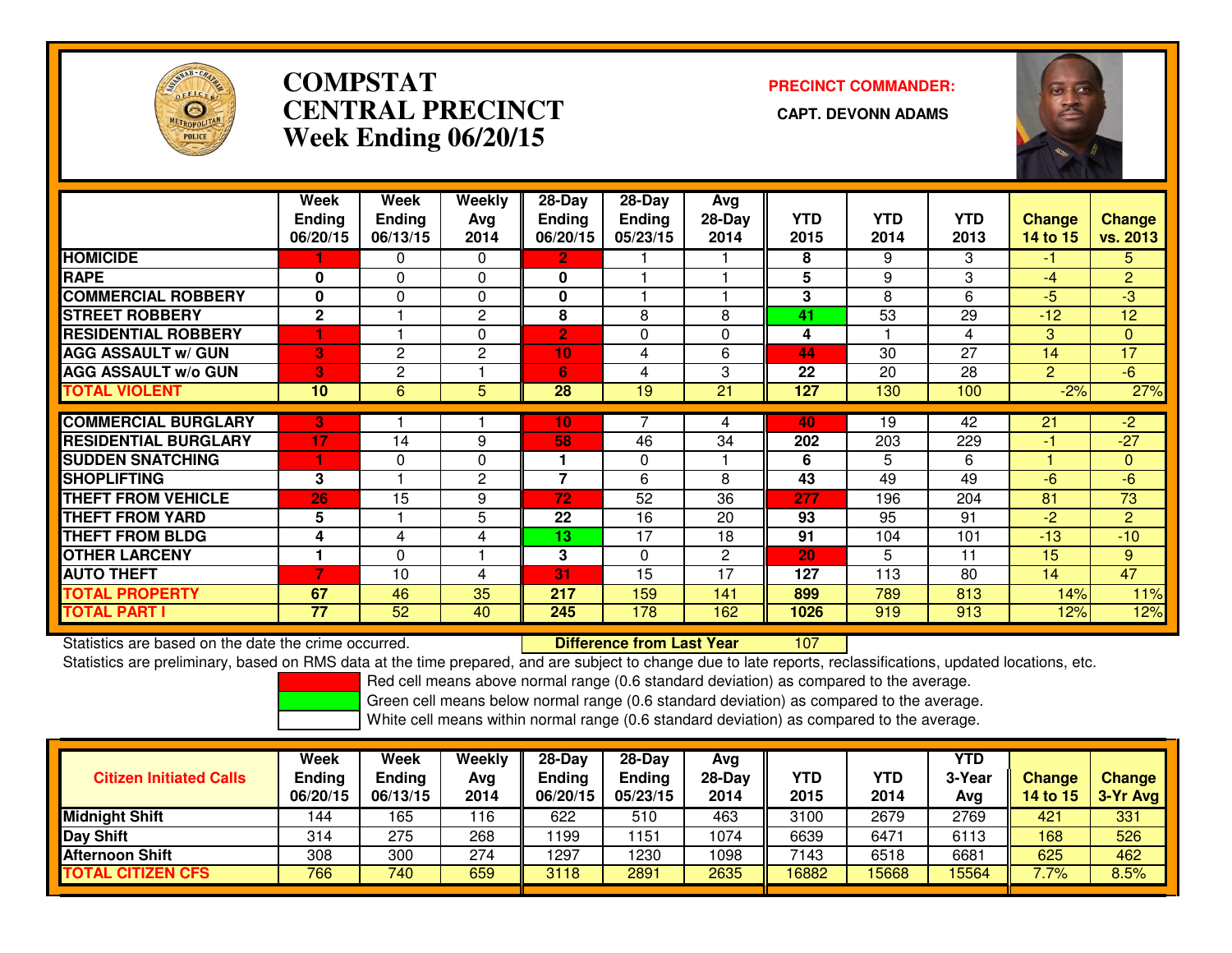

#### **COMPSTAT PRECINCT COMMANDER: SOUTHSIDE PRECINCT CAPT. TERRY SHOOPWeek Ending 06/20/15**



|                             | Week<br><b>Ending</b><br>06/20/15 | Week<br><b>Ending</b><br>06/13/15 | Weekly<br>Avg<br>2014 | $28-Day$<br><b>Ending</b><br>06/20/15 | $28-Day$<br><b>Ending</b><br>05/23/15 | Avg<br>$28-Day$<br>2014 | <b>YTD</b><br>2015 | <b>YTD</b><br>2014 | <b>YTD</b><br>2013 | <b>Change</b><br><b>14 to 15</b> | <b>Change</b><br><b>vs. 2013</b> |
|-----------------------------|-----------------------------------|-----------------------------------|-----------------------|---------------------------------------|---------------------------------------|-------------------------|--------------------|--------------------|--------------------|----------------------------------|----------------------------------|
| <b>HOMICIDE</b>             | $\mathbf{0}$                      | 0                                 | $\Omega$              |                                       | 0                                     | 0                       | $\mathbf{2}$       |                    | $\overline{2}$     |                                  | 0                                |
| <b>RAPE</b>                 | $\Omega$                          | 0                                 | 0                     |                                       | 2                                     |                         | 5                  | 2                  | 2                  | 3.                               | 3                                |
| <b>COMMERCIAL ROBBERY</b>   | $\bf{0}$                          | $\mathbf{0}$                      |                       | 0                                     | 0                                     | 3                       | 5                  | 9                  | 9                  | $-4$                             | $-4$                             |
| <b>STREET ROBBERY</b>       | $\bf{0}$                          |                                   |                       | 3                                     | 5                                     | 4                       | 20                 | 23                 | 12                 | $-3$                             | 8                                |
| <b>RESIDENTIAL ROBBERY</b>  | $\bf{0}$                          | $\Omega$                          | $\Omega$              | 4                                     | 0                                     |                         | $\overline{9}$     | 5                  | $\overline{2}$     | $\overline{4}$                   | $\overline{7}$                   |
| <b>AGG ASSAULT w/ GUN</b>   |                                   |                                   | 0                     | 5                                     | 2                                     |                         | 11                 | 4                  | 8                  | $\overline{\phantom{a}}$         | 3                                |
| <b>AGG ASSAULT w/o GUN</b>  | $\bf{0}$                          | 0                                 | $\Omega$              | $\mathbf{0}$                          | 5                                     | $\overline{c}$          | 12                 | 8                  | 18                 | 4                                | 6                                |
| <b>TOTAL VIOLENT</b>        |                                   | 2                                 | 3                     | 14                                    | 14                                    | 11                      | 64                 | 52                 | 53                 | 23%                              | 21%                              |
| <b>COMMERCIAL BURGLARY</b>  |                                   |                                   |                       | 3                                     | 3                                     | 3                       | 23                 | 20                 | 29                 | 3                                | $-6$                             |
| <b>RESIDENTIAL BURGLARY</b> | 5                                 | 6                                 | 5                     | 23                                    | 29                                    | 18                      | 137                | 111                | 177                | 26                               | $-40$                            |
|                             |                                   |                                   |                       |                                       |                                       |                         |                    | 7                  |                    |                                  |                                  |
| <b>SUDDEN SNATCHING</b>     |                                   | 0                                 | $\Omega$              | $\overline{2}$                        |                                       |                         | 9                  |                    | 6                  | $\overline{2}$                   | 3                                |
| <b>SHOPLIFTING</b>          | 10                                | 14                                | 13                    | 55                                    | 49                                    | 51                      | 334                | 329                | 307                | 5.                               | 27                               |
| <b>THEFT FROM VEHICLE</b>   | 10                                | 7                                 | 7                     | 33                                    | 29                                    | 27                      | 161                | 136                | 198                | 25                               | $-37$                            |
| <b>THEFT FROM YARD</b>      | 4                                 | 3                                 | 2                     | 13                                    | 13                                    | 9                       | 62                 | 51                 | 50                 | 11                               | 12                               |
| <b>THEFT FROM BLDG</b>      | 5                                 | 4                                 | 4                     | 20                                    | 28                                    | 17                      | 112                | 85                 | 117                | 27                               | -5                               |
| <b>OTHER LARCENY</b>        | $\mathbf 0$                       | 0                                 |                       | 0                                     | $\overline{2}$                        | 2                       | 11                 | 14                 | 21                 | $-3$                             | $-10$                            |
| <b>AUTO THEFT</b>           | 4                                 | 3                                 | $\overline{c}$        | 14                                    | 10                                    | 8                       | 87                 | 45                 | 62                 | 42                               | 25                               |
| <b>TOTAL PROPERTY</b>       | 40                                | 38                                | 34                    | 163                                   | 164                                   | 136                     | 936                | 798                | 967                | 17%                              | $-3%$                            |
| <b>TOTAL PART I</b>         | 41                                | 40                                | 37                    | 177                                   | 178                                   | 148                     | 1000               | 850                | 1020               | 18%                              | $-2%$                            |

Statistics are based on the date the crime occurred. **Difference from Last Year** 

<sup>150</sup>

Statistics are preliminary, based on RMS data at the time prepared, and are subject to change due to late reports, reclassifications, updated locations, etc.

Red cell means above normal range (0.6 standard deviation) as compared to the average.

Green cell means below normal range (0.6 standard deviation) as compared to the average.

| <b>Citizen Initiated Calls</b> | Week<br><b>Ending</b><br>06/20/15 | Week<br>Ending<br>06/13/15 | Weekly<br>Avg<br>2014 | $28-Dav$<br><b>Ending</b><br>06/20/15 | $28 - Day$<br><b>Ending</b><br>05/23/15 | Ava<br>28-Dav<br>2014 | YTD<br>2015 | YTD<br>2014 | <b>YTD</b><br>3-Year<br>Avg | <b>Change</b><br>14 to 15 | <b>Change</b><br>$\sqrt{3-Yr}$ Avg |
|--------------------------------|-----------------------------------|----------------------------|-----------------------|---------------------------------------|-----------------------------------------|-----------------------|-------------|-------------|-----------------------------|---------------------------|------------------------------------|
| <b>Midnight Shift</b>          | 121                               | ∣16                        | 91                    | 463                                   | 418                                     | 363                   | 2479        | 2138        | 2201                        | 341                       | 278                                |
| Day Shift                      | 280                               | 265                        | 259                   | 1095                                  | 126                                     | 1038                  | 6662        | 6111        | 6113                        | 551                       | 549                                |
| <b>Afternoon Shift</b>         | 244                               | 279                        | 259                   | 1075                                  | 140                                     | 1034                  | 6477        | 6025        | 6076                        | 452                       | 401                                |
| <b>TOTAL CITIZEN CFS</b>       | 645                               | 660                        | 609                   | 2633                                  | 2684                                    | 2435                  | 15618       | 4274        | 14391                       | 9.4%                      | 8.5%                               |